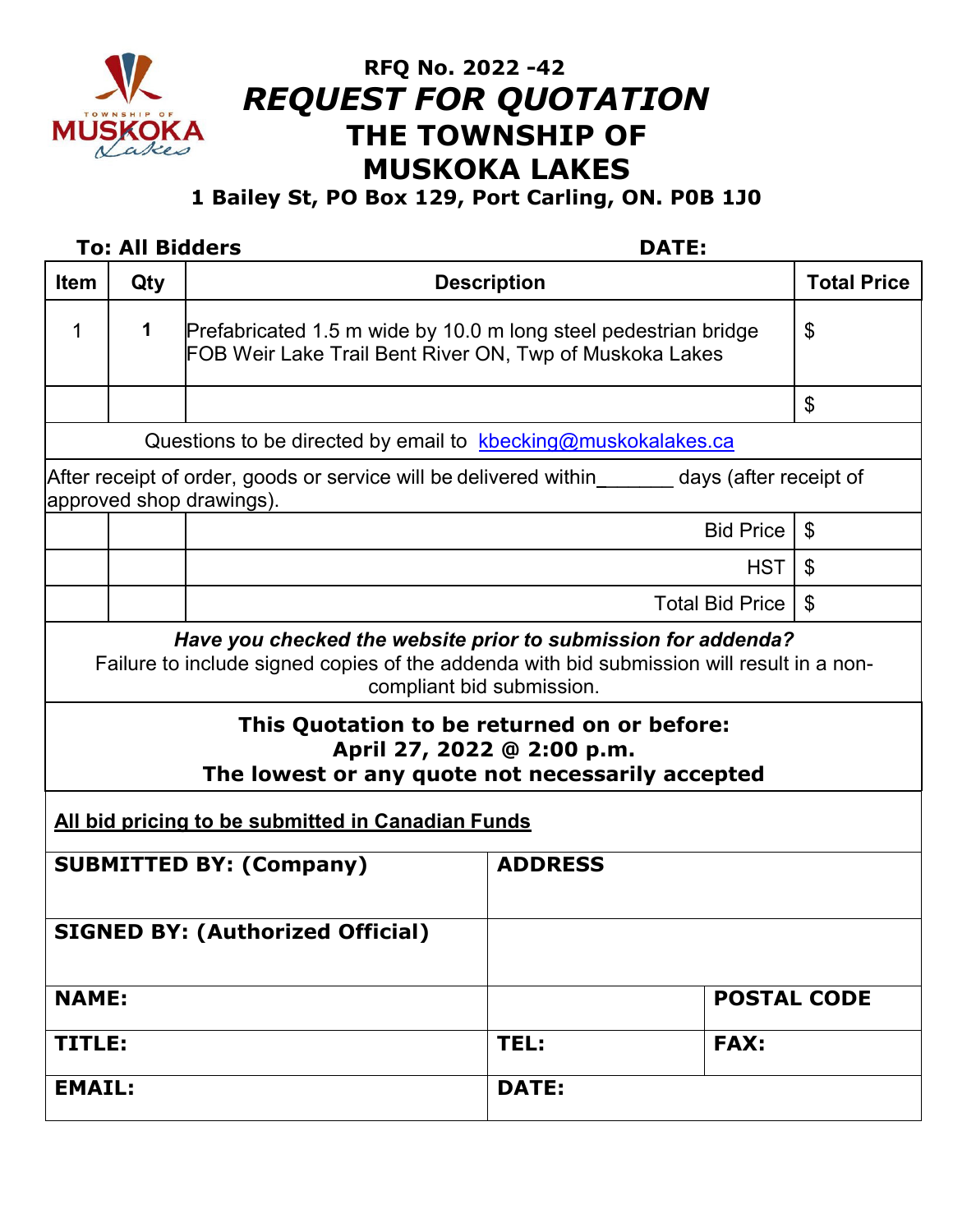

# **Request for Quotation # 2022-42 Weir Lake Trail Pedestrian Bridge**

#### **Description of Work**

Supply and install one 1.5 m wide (minimum between face of trusses) by 10.5 m long (total length), prefabricated truss pedestrian bridge at the specified work site complete with all necessary connectors and decking. The bridge shall generally be of a form as identified in the attached drawings. Alternative designs will be considered provided they meet or exceed the specifications outlined below.

#### **Information and General Specifications**

Design of the bridge shall meet or exceed the requirements of CSA Standard S-6 Canadian Highway Bridge Design Code for pedestrian bridges. The bridge shall be capable of carrying All Terrain Vehicles weighing a minimum of 500 kg not including fluids, riders and associated gear. The design vehicle shall not have a length of less than 2.4 m and a width of less than 1.2 m.

Structural steel shall conform to CSA G40.21. Weathering steel shall be of Type A as specified there in. Bolts shall meet or exceed the requirements of ASTM A325 M and shall not be less than 16 mm diameter. Welding shall conform to CSA W59. Wood decking shall be pressure treated (chestnut brown) 51 by 191 (or larger) sawn lumber conforming to CSA O80.

The bridge is to be set on pre-prepared (by owner), poured in place concrete foundations having a minimum compressive strength of 30 MPa. Manufacturer to specify bearing plates so as to not exceed the allowable compressive strength of the concrete. Bridge to be placed on 16 mm neoprene bearing pads to be supplied by the manufacturer. Bridge to be anchored to the footings using Hilti chemical anchors or approved equivalent.

The approved supplier shall submit three copies of the shop drawings for the bridge within three weeks of the award of the contract. Two copies of the approved shop drawings shall be returned to the supplier.

#### **Opening Bids**

Bids will be received by the Director of Public Works **on or before 2:00 p.m., local time, April 27, 2022**, as determined by the clock in the Public Works Office. Submissions received at 2:00:01 p.m. or later will be deemed to be late and non-compliant and will be returned unopened.

Bids may be placed in a sealed envelope, clearly marked with the quotation name and number. Vendors may choose, at their sole risk, to fax to 705-765-5943 or email to [pbarager@muskokalakes.ca](mailto:pbarager@muskokalakes.ca) if no bid deposit is required. The Township will not be responsible for any lost documents or documents that aren't received at the proper location.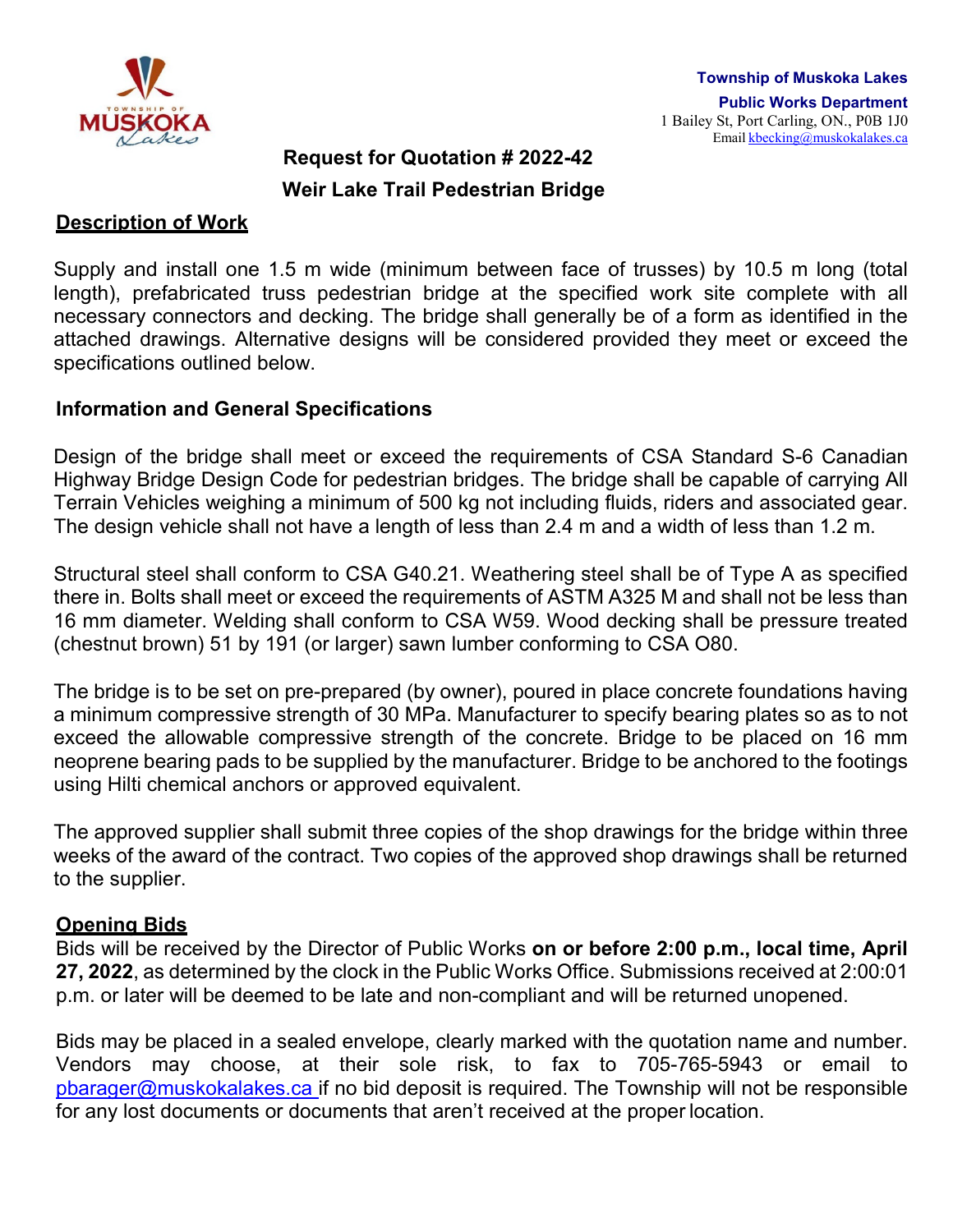Upon award of the quotation, the results will be made available on our website.

### **Delivery of Products**

Since delivery times are a fundamental component of this contract, it is therefore essential that the vendor formally certify their delivery time. Please indicate delivery time on the bid page (page 1).

**Failure to deliver within the specified time will be considered a violation of this contract agreement and may result in the cancellation of the contract**. **As the delivery time is considered to be an important part of this contract it will be taken into consideration when determining the award of this contract**.

#### **All deliveries are to be F.O.B. predetermined Muskoka Lakes facility.**

When required, all products, after receipt of order, will be delivered to the established location Monday to Friday between the hours of 8:30 a.m. and 4:00 p.m. (unless otherwise indicated), within the time frame indicated on the bid sheet. Failure to indicate a time frame could result in the bid being disqualified.

### **Ability and Experience of Bidder**

It is the intention of the Township to award this contract to a bidder who provides satisfactory evidence that they have the ability and experience in this class of work, and that they have sufficient capital and plant to enable them to prosecute and complete the same successfully and to complete it in the time named in the contract. References may be requested by the Township and relied upon by the Township.

The Township of Muskoka Lakes will take into consideration past performance on Township of Muskoka Lakes projects when evaluating submissions for award.

### **Right to Accept or Reject Quotation**

The Township reserves the right to reject any or all quotations. The selection of the successful bidder will also be based on references and past performance of the bidder.

#### **Award**

It is the intent of the Township of Muskoka Lakes to award this quotation to the most responsive and responsible bidder(s), based upon the submissions received. The Township's decision as to the award will be final. This contract may be awarded in part, in whole or not at all.

### **No Acceptable Bids or Equal Bids Received**

Where two identical bids are received and all things being equal, the provisions of the Procurement Policy C-CAO-13 shall apply.

#### **Withdrawal of Quotation**

Requests for withdrawal of quotations received prior to closing time will be allowed. However, withdrawal requests received after the closing time will not be allowed.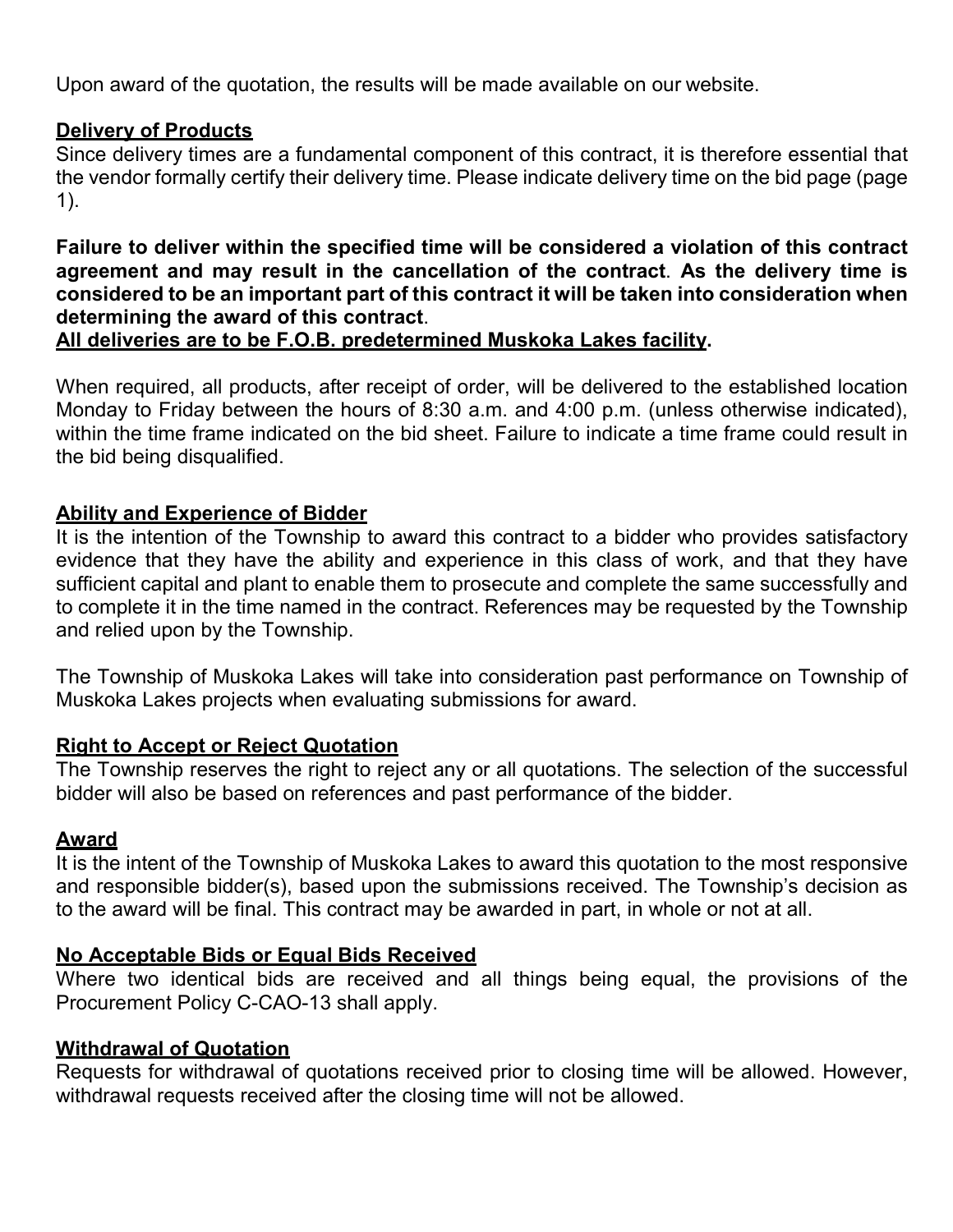#### **Negotiation and Execution of Contract**

The negotiation, award and execution of a Contract will be made in accordance with the Township Procurement Policy C-CAO-13.

### **Informal or Unbalanced Quotation**

Quotations which are incomplete, conditional, illegible or obscure, or that contain reservations, erasures, alterations or irregularities of any kind in the sole and absolute discretion of the Township, may be rejected as informal. Quotations must be completed in ink or by non-erasable medium.

Quotations that contain prices which appear to be so unbalanced as likely to affect adversely the interests of the Township, may be rejected.

### **Bidders to Investigate**

The bidder shall carefully examine all specifications so that the unit prices quoted are commensurate with the nature of the work.

### **Clarification**

It shall be the supplier/contractor's responsibility to clarify any points in question with the Township of Muskoka Lakes prior to submitting the quotation.

Bidders finding discrepancies or omissions or having doubt as to the meaning or intent thereof, shall at once notify the Township who shall, if necessary, send written instruction or explanations to all bidders.

No employee or agent of the Township is authorized to amend or waive the requirements of the RFQ document in any way unless the amendment or waiver is authorized by the Director of Public Works. Under no circumstances shall the Proponent rely upon any information or instructions from the Township, its employees, or its agents unless the information or instructions are provided in writing by the Director. Neither the Township, its employees, nor its agents shall be responsible for any information or instructions given to the Proponent, with the exception of information or instructions provided by the contacts listed below.

Questions arising during bidding period should be directed by email no later than 2:00 p.m. on April 20, 2022 to:

### **Ken Becking P. Eng.,**

Director of Public Works E mail: [kbecking@muskokalakes.ca](mailto:kbecking@muskokalakes.ca)

Any responses made on behalf of the Township will be via email or through the issuance of an addendum or clarification.

### **Addendum**

Bidders may, during the bidding period, be advised by Addendum of any additions, deletions or alterations to the Tender Documents. All such changes shall be included in the tender and shall become part of the contract. **The addendum which will be posted on our website must be printed, signed and returned with the form of quotation. It is the bidder's responsibility**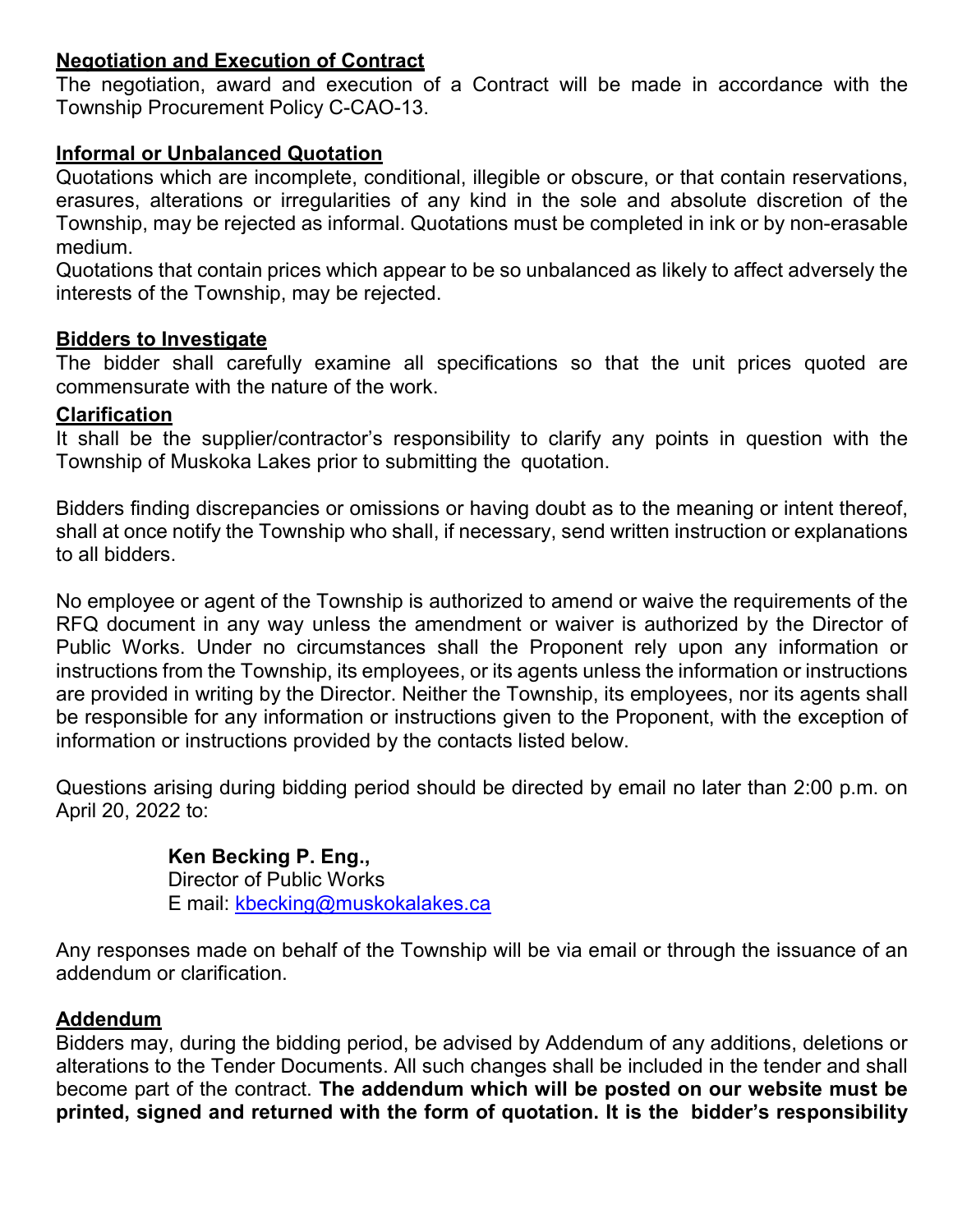#### **to check the website.**

#### **Statutes and Regulations**

The Contractor shall comply with all Federal, Provincial, and Municipal laws and all applicable regulations including but not limited to the Workplace Safety and Insurance Act, Ontario Occupational Health and Safety Act (the successful bidder to whom the contract is awarded unequivocally acknowledges that they are the "constructor" as defined in the said "Act", and shall carry out all of the obligations and shall bear all of the responsibilities of the constructor as set out in the said Act and Regulations), and Regulations including W.H.M.I.S (MSDS sheets (where required) must be submitted prior to bringing the materials on the job site.) Proof of training in specific areas may be requested by the Township.

#### Indemnification

Without limiting any other obligation of the successful Proponent under this Contract or otherwise, the successful Proponent hereby agrees to INDEMNIFY and SAVE HARMLESS the Township of Muskoka Lakes, its elected officials, officers, employees, servants, agents and others for whom the Township of Muskoka Lakes is in law responsible, from and against any liability, loss, claims, demands, damages, fines and penalties, costs and expenses (including consulting fees), investigatory and legal expenses, and any other actions or causes of actions, suits, caused by or attributed to any willful or negligent act, omission, delay, or allegations thereof on the part of the successful Proponent, its officers, employees, subcontractors, agents, licensees, assignees, invitees or other persons engaged in the performance, non-performance or attempted performance of the Work pursuant to this Contract or anyone else for whom the successful Proponent is in law responsible.

#### **Licenses and Approvals**

The successful bidder shall at their own expense, be responsible for maintaining and keeping current any licenses, or approvals, necessary to permit them, their employees or company, to carry out the requirements of the agreement.

#### **Extras**

Extras to this contract will not be allowed or considered unless they result in a fundamental change to the work to be performed under the contract and are initiated and approved by the Township in writing. Bidders shall carefully examine all specifications so that the total bid price tendered includes all costs associated with the completion of this contract.

#### **Harmonized Sales Tax (HST)**

Harmonized Sales Tax (HST) is an applicable tax and shall be shown separately as extra.

#### **Prices**

Prices quoted are to be in Canadian funds and are to remain firm, irrevocable and continue to be open for acceptance by the Township for a period of 60 calendar days after the closing date indicated in this Quotation.

Prices quoted must include all incidental costs, including, but not limited to labour, equipment, supplies, travel time, customs duty, brokerage fees, excise tax, freight, insurance, fuels, energy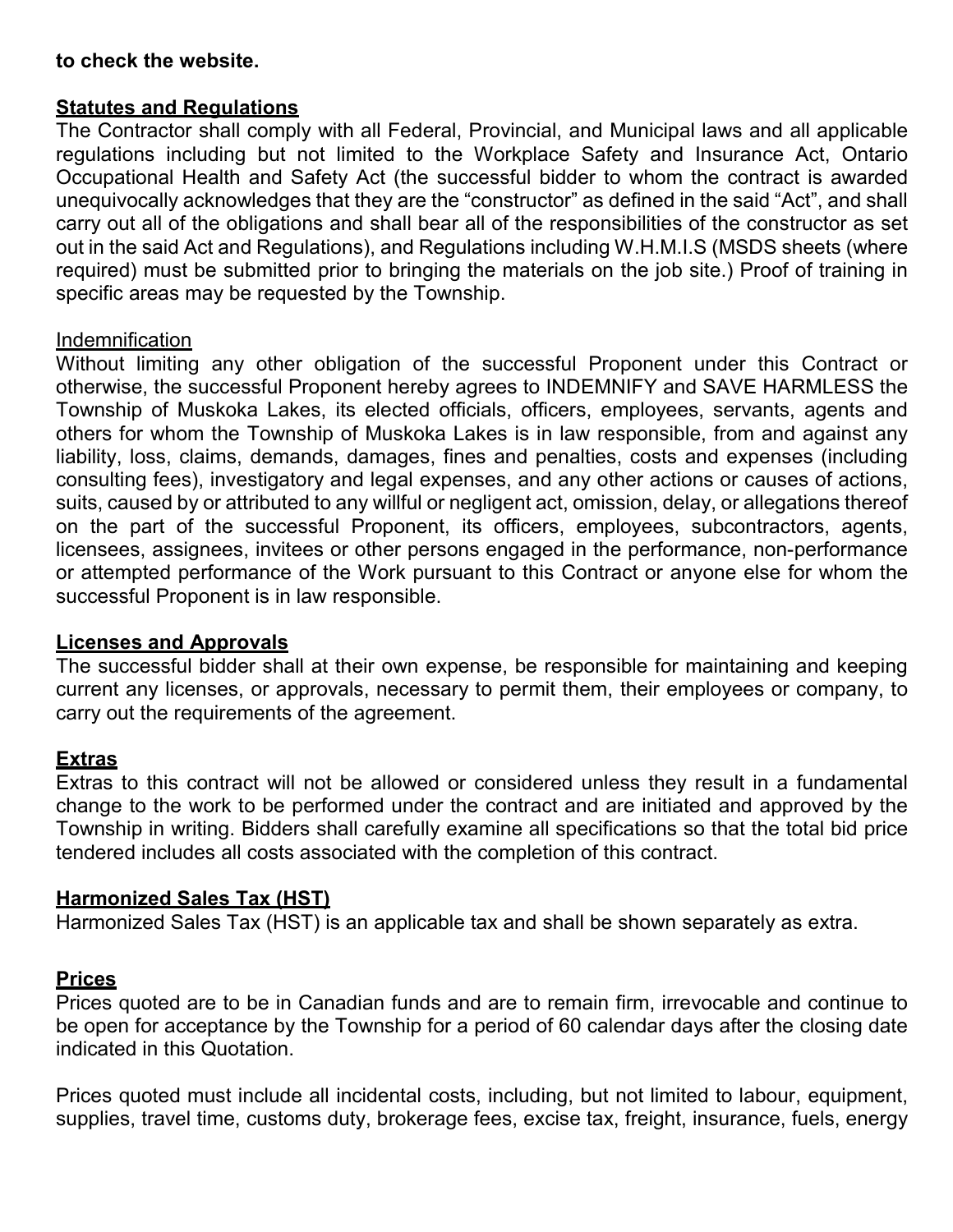costs, etc., and the Bidder shall be deemed to be satisfied as to the full requirements of the Quotation. No claim for extra work will be entertained and any additional work must be authorized in writing prior to commencement.

If the Bidder intends to manufacture or fabricate any part of the Goods outside of Canada, it shall arrange its shipping procedures so that its agent or representative in Canada is the importer of record for customs purposes.

### **Payment**

Mail invoices directly to the attention of Accounts Payable at:

**Township of Muskoka Lakes 1 Bailey St. PO Box 129, Port Carling, ON P0B 1J0**

### **Attention: Finance Department**

Or you can have an electronic invoice sent to pharager@muskokalakes.ca

In order for the system to be most effective, we request that the following information is submitted on the invoice in order to ensure timely payments:

- Supplier's name (the cheque will be made to this name) and Mailing Address
- Billed to the Township of Muskoka Lakes (address above)
- Shipped to (department name and contact name)
- Invoice number
- Invoice date
- PO number/Tender number (if applicable)
- Terms
- Due date
- Description of the goods or services purchased
- Project name (if applicable)
- Amount
- Invoice amount prior to taxes (subtotal)
- Total amount due

The Township's term of payment is thirty (30) days.

### **Estimated Quantities**

The total estimated quantities/hours are only approximate values and actual quantities to be used will vary up or down from the estimated quantities/hours.

No extra payment will be made for variation in the estimated quantities/hours, and the Contractor shall only be paid according to the unit bid price.

NOTE: This information is provided as reference material only and although every attempt has been made to ensure its accuracy, bidders are cautioned that the Township of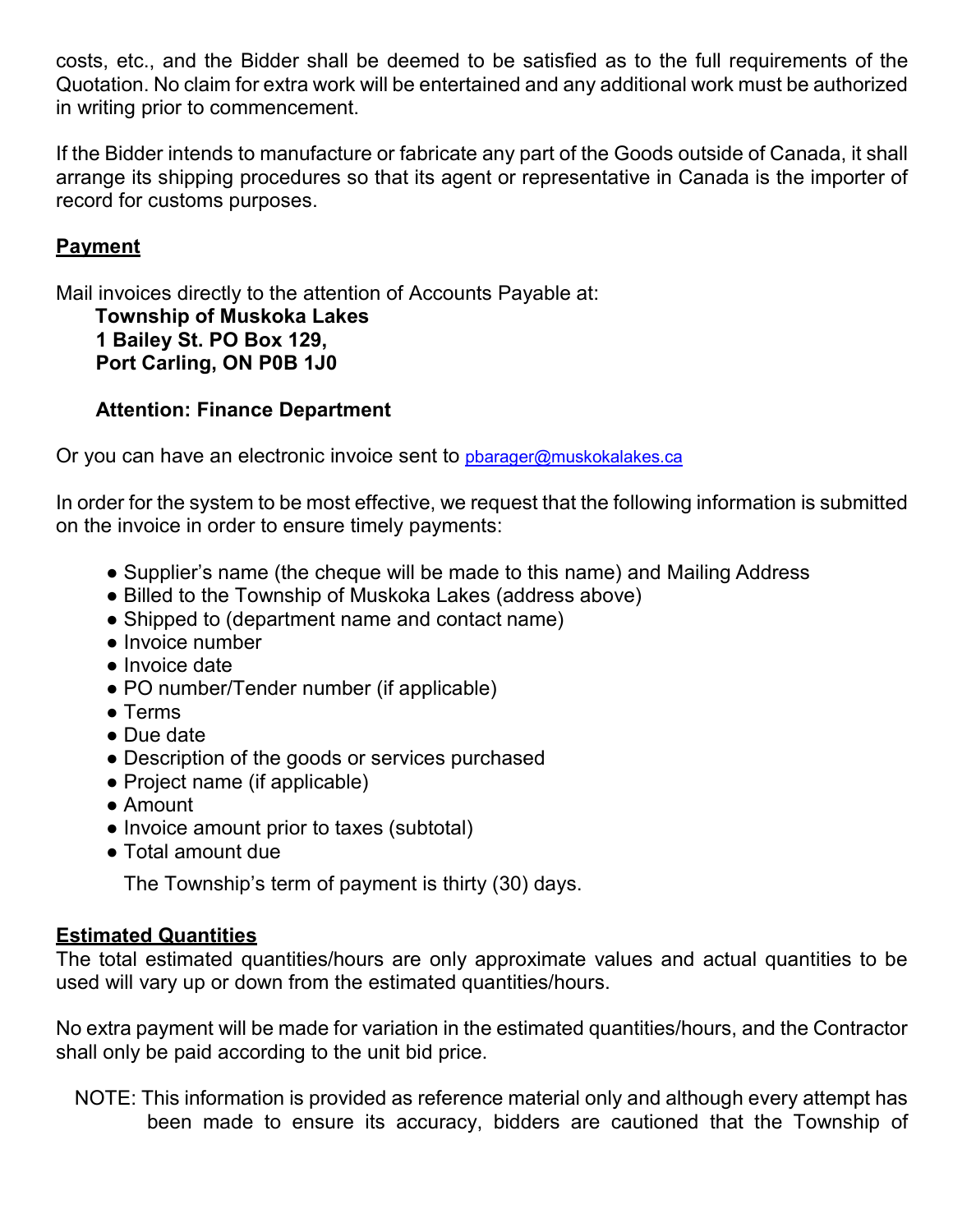Muskoka Lakes makes no guarantees that these quantities/hours will be achieved but they may be exceeded. The Township of Muskoka Lakes expressly disclaims any liability whatsoever arising from reliance or non-reliance on the data provided.

#### **Employment Status**

The contractor and their employees shall not be considered to be the employees of the Township of Muskoka Lakes. No employment benefits shall accrue as a result of the award of the quotation to the proponent or the performance of this contract.

#### **Non Performance**

The Township reserves the right to make a determination of non performance or poor quality of goods and/or services, and further reserves the right to cancel the contract. The opinion of the Township of Muskoka Lakes and the Director in this regard shall be final in all instances.

#### **Restrictions to Bidding**

Pursuant to Township of Muskoka Lakes Procurement By-Law, which establishes a policy restricting the use of contractors and/or suppliers, no quotations received shall be considered from any contractor/supplier who has submitted a claim or initiated litigation against the municipality. Suspension of the right to bid shall extend for a period of up to (5) years from the date of conclusion of the action.

#### **Environmentally Responsible Procurement**

Products considered to be environmentally responsible may be given preference during the evaluation stage of the submission when the tender/proposal documents either directly call for "green" products or where "green" products may be priced as an option.

#### **Accessibility Regulations for Contracted Services**

Contracted employees, third party employees, agents and others that provide customer service on behalf of the Township of Muskoka Lakes must meet the requirements of Ontario Regulation 429/07 with respect to training.

#### **Accessibility**

Accessibility shall be in accordance with the Township's **Integrated Accessibility Standards Policy C-GG-25.**

#### **Defective or Unsuitable**

Any items purchased under this quotation which are later found to be defective, flawed, damaged, not meeting the accepted specifications, or unsuitable for their intended use, shall be returned to the vendor forthwith. Such items will be subject to replacement or 100% refund of the purchase price, at the Township's discretion. All returns to be at the vendor's expense.

#### **Rejection of Goods – Damaged Goods**

If the goods purchased are rejected, the same must be removed by the vendor from the premises of the Township within five working days after notification. Rejected items left longer than five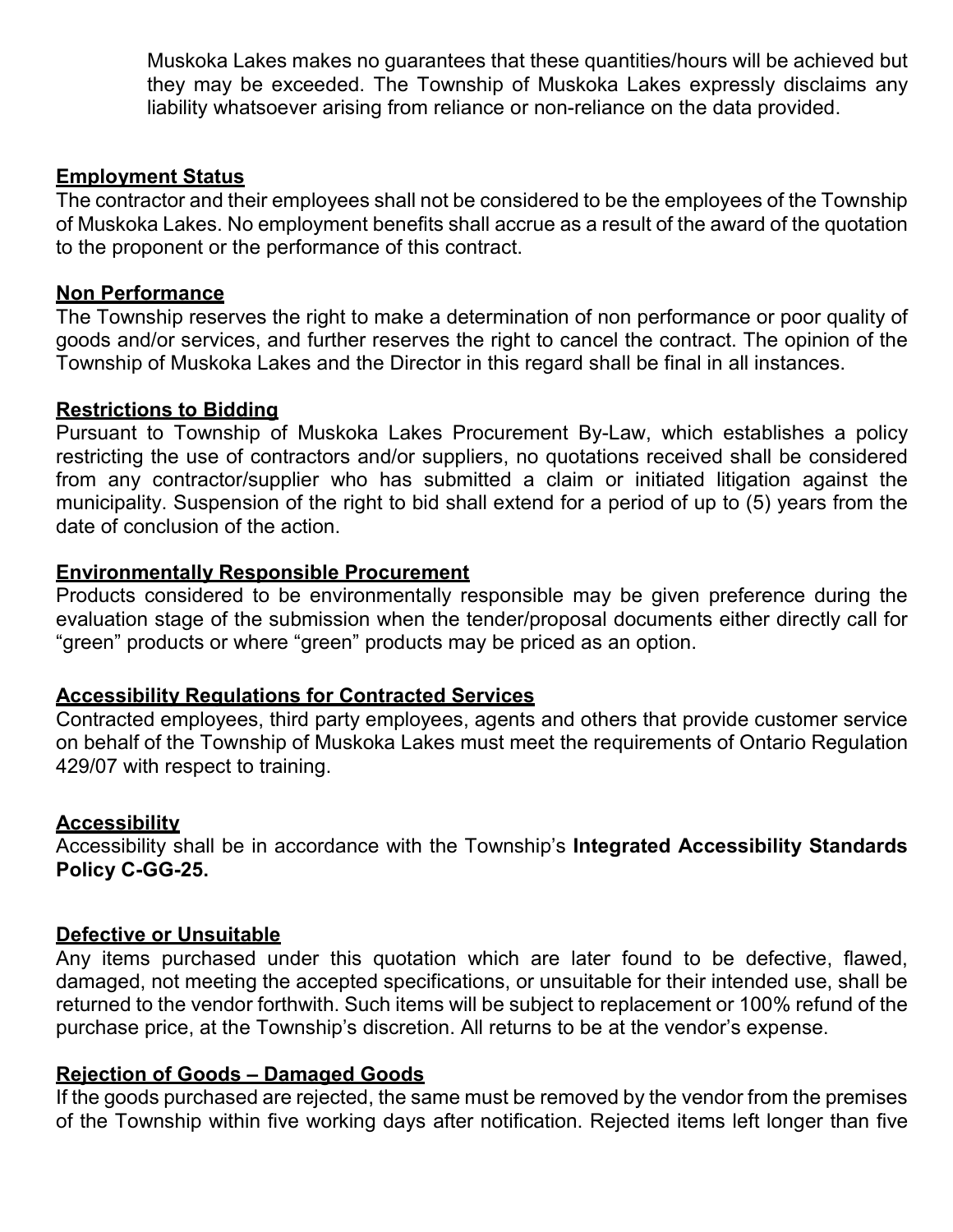days will be considered as abandoned and thus the Township shall have the right to dispose of them as its own property.

The vendor shall be responsible for all damages caused by faulty workmanship, defective materials, flaws, or other such reason by which their failure or the failure for whom those are responsible; agree to hold the Township safe and harmless from any such property damages; or claims by individuals or third parties; including any legal costs incurred by the Township in connection therewith on a solicitor/client basis.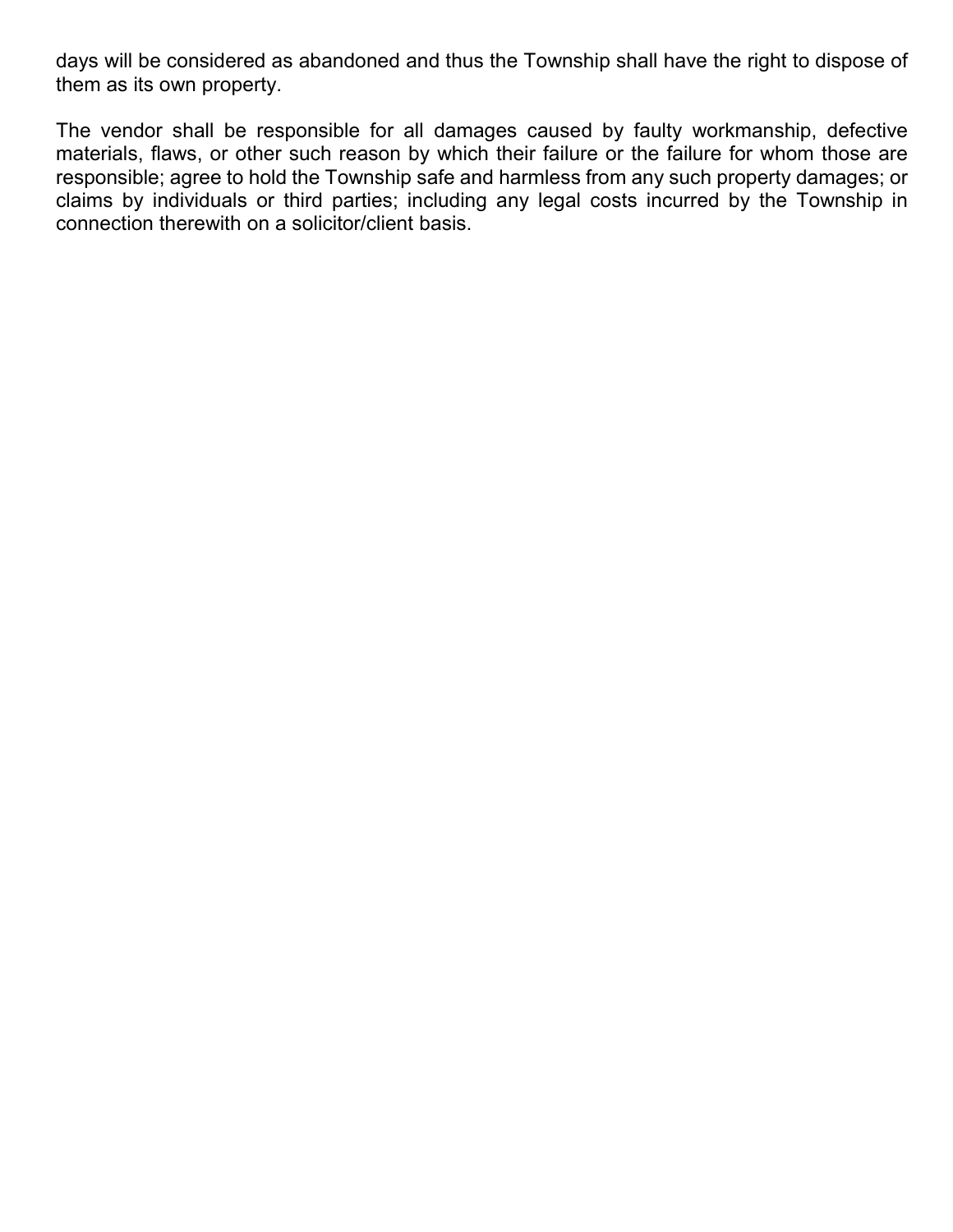

#### **TOWNSHIP OF MUSKOKA LAKES STANDARD QUOTATION & CONTRACT TERMS & CONDITIONS**

### **Scope**

These Standard Quotation & Contract Terms & Conditions form a part of each Quotation, Proposal and Contract and apply in like force to contracts for the purchase of materials, supplies, equipment and services. All quotations issued by the Township will bind bidders to the terms and conditions herein set forth, except as specifically qualified in Special Quotation and Contract Terms & Conditions issued in connection with any individual quotation.

### **Definitions**

As used herein as well as in all specifications, quotations, awards, contracts, etc. issued by the Township the following definitions shall apply, unless otherwise indicated:

Township: The Township of Muskoka Lakes

Department: Public Works, Township of Muskoka Lakes

Bidder: Any Individual, Firm, Company, or Township submitting proposals on Quotations issued by the Township

Quotation: The documents comprising an invitation to bid for furnishing commodities or services

Proposal: The offer of a Bidder to furnish commodities or services in response to a quotation

Contract: The acceptance by the Township of a proposal by a Bidder to furnish commodities or service

Contractor: Any Individual, Firm, Company or Township whom a contract is awarded against a proposal submitted

Any alleged oral agreement or arrangement made by a bidder or contractor with any agency or an employee of the division will be disregarded.

### **Submission of Proposal**

Proposals must be submitted on and in accordance with forms supplied by the Department. Quotations may also be faxed (at the vendors/contractors risk) to the attention of the Director of Public Works if no bid deposit is required.

Submitted proposals must be sealed in envelopes and addressed to the Director of Public Works, Township of Muskoka Lakes and clearly marked as to their contents. The name and address of the Bidder must appear on the envelope. Failure to do so may result in a rejection of the bid.

Bidders are cautioned to verify their quotations before submission. Quotations received by the Township of Muskoka Lakes later than the time and date specified, cannot be considered. This applies to quotations sent by mail, fax and proposals delivered in person.

All information required on the quotation forms in connection with each item of the quotation must be bid in order for the quotation to be deemed a valid quotation.

Unless qualified by the provision "No Substitute", the use of the name of a manufacturer, brand, make or catalogue designation in specifying an item does not restrict bidders to that manufacturer, brand, make or catalogue designation identification. This is used simply to indicate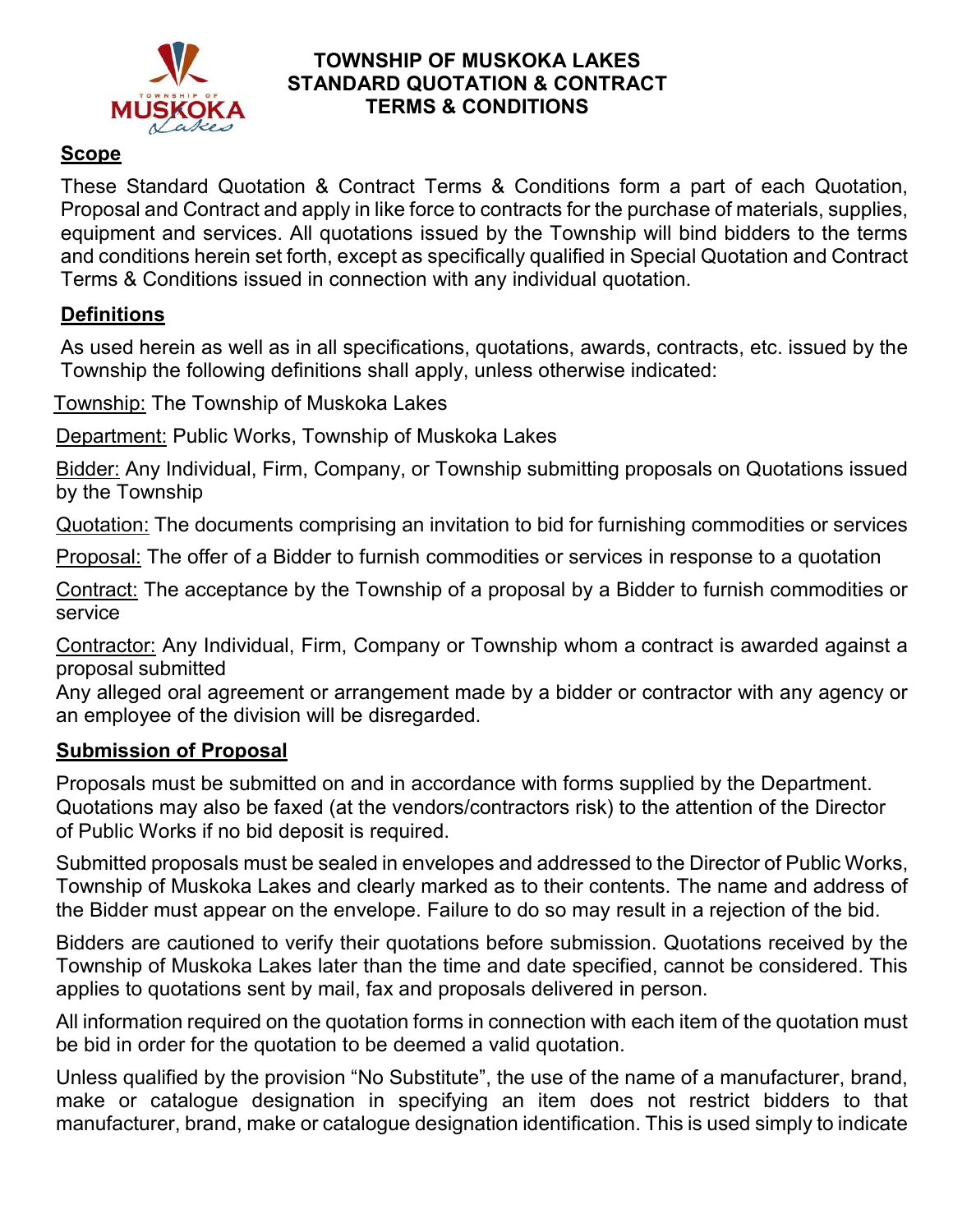the character, quality and/or performance equivalent of the commodity desired, but the commodity on which proposals are submitted must be of such character, quality and/or performance equivalent that it will serve the purpose for which it is to be used equally as well as that specified. In submitting a proposal on a commodity other than as specified, the Bidder must furnish complete data and identification with respect to the alternate commodity he proposes to furnish.

Consideration will be given to proposals submitted on alternate commodities to the extent that such action is deemed to serve the best interests of the Township. If the Bidder does not indicate that the commodity he proposes to furnish is other than specified, it will be construed to mean that the Bidder proposes to furnish the exact commodity as described in the quotation.

If the Bidder proposes to furnish any item of a foreign make or product, they shall write the word "Foreign" together with the name of the country of origin opposite such item on the proposal. All items not so designated will be considered to be of domestic origin.

The Township is subject to payment of sales and excise taxes imposed by the Federal and Provincial Governments and such taxes must be included in proposal prices unless otherwise specifically indicated in the quotation.

Prices quoted shall be net prices including transportation and delivery charges fully prepaid by the Contractor to any specified destination within the limits of the Township of Muskoka Lakes, and subject only to prompt payment discounts. In the event of any discrepancy between the unit price and the extension, the unit price shall govern.

Bidder declares that the proposal is NOT made in connection with any other Bidder submitting a proposal for the same commodity(ies) and is in all respects fair and without collusion or fraud.

All quotations received on or before the time specified will be opened by the Director of Public Works.

Performance surety binding the Contractor faithfully to fulfill the obligations of their proposal as accepted, may be requested. Such surety when requested, shall be submitted in the form of a performance bond satisfactory to the Township or certified cheque within seven (7) days from date of request.

### **Samples**

All specifications are minimum standards and accepted proposal samples do not supersede specification for quality unless proposal sample is superior, in which case deliveries must have the same identity and quality as the accepted proposal sample.

Samples, when required, must be submitted strictly in accordance with instructions; otherwise proposal may not be considered. If samples are requested subsequent to opening of proposals, they shall be delivered within three (3) working days following request unless additional time is granted. Samples must be furnished free of charge and must be accompanied by descriptive memorandum invoices indicating if the Bidder desires their return, provided they have not been used or made useless by tests. Samples may be held for comparison with deliveries. Samples will be returned at the Bidder's risk and subject to their expense. When the quotation indicates that an item to be purchased is to be equivalent to a sample, such samples will be on display in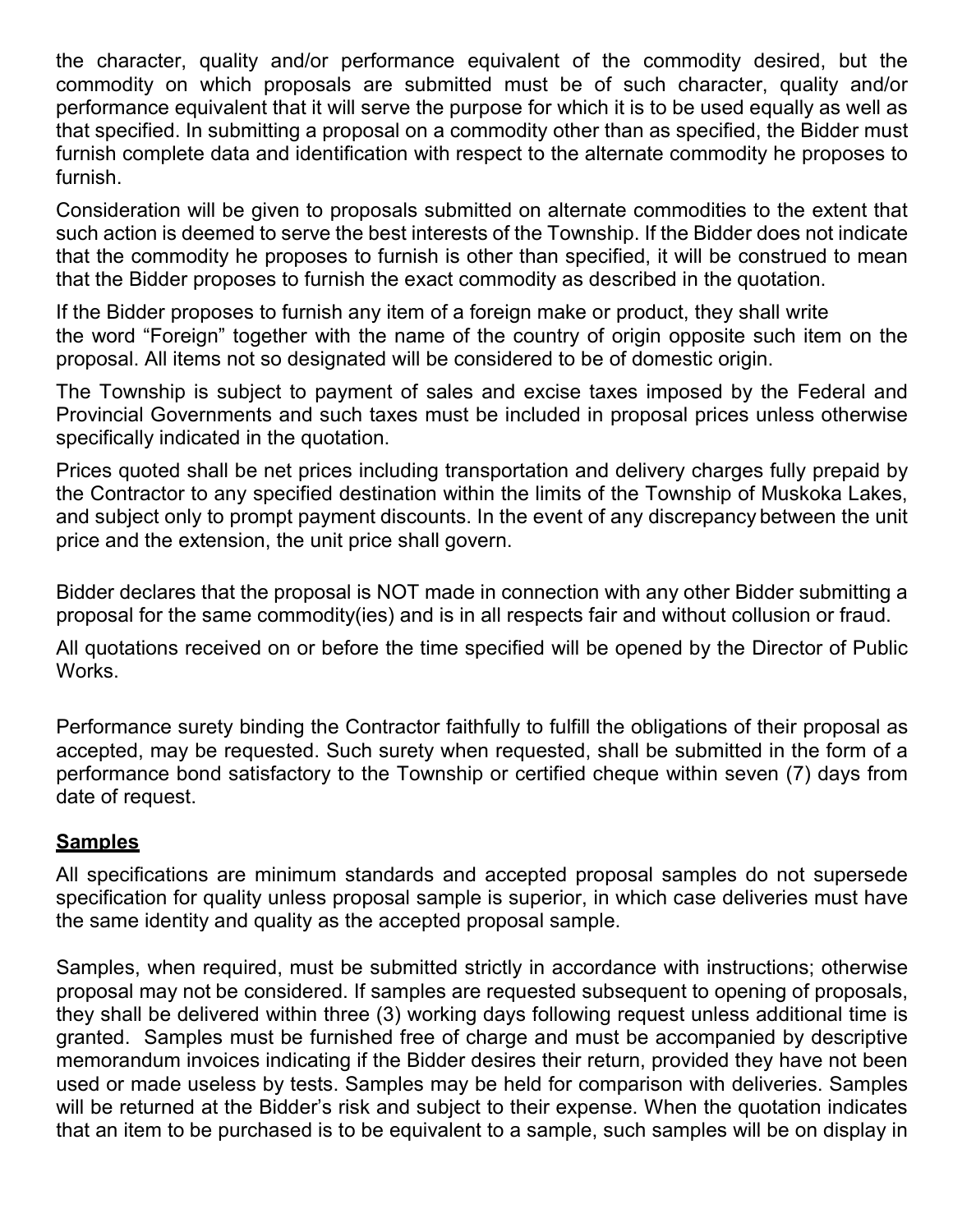the Department, unless another location is specified. Failure on the part of the Bidder to examine the sample shall not entitle them to any relief from the conditions imposed by the bid.

### **Award**

The Township reserves the right to award by item, or part thereof, group of items, or parts thereof, or all items of the quotation, and to award contracts to one or more bidders submitting identical proposals as to price; to reject any and all proposals in whole or in part; to waive technical defects, irregularities and omissions if, in so doing, the best interests of the Township will be served.

The Township reserves the right to make awards within thirty (30) days from the date proposals are opened, unless otherwise specified in the quotation, during which period proposals shall not be withdrawn.

A Bidder must be prepared, if requested, to present evidence of experience, ability, service facilities and financial standing necessary to meet satisfactorily the requirements set forth or implied in the quotation.

### **Contract**

Each proposal will be received with the understanding that the acceptance in writing by the Township of the offer to furnish all or any part of the commodities described therein shall constitute a contract between the Bidder and the Township, which shall bind the Bidder on his part to furnish and deliver the commodities at the prices given and in accordance with conditions of said accepted proposal and specification and **Standard Quotation and Contract Terms and Conditions form**, and the Township on its part to take delivery of and pay for the commodities at the contract prices.

No alterations or variations of the terms of the contract shall be valid or binding upon the Township unless authorized in writing.

It is mutually agreed and understood that the Contractor shall not assign, transfer, convey, sublet or otherwise dispose of their contract or their right, title or interest therein or their power to execute such contract, to any other person, firm, company or Township without the prior written consent of the Township.

The placing in the mail to the address given in their proposal or delivery of a notice of award to a bidder will constitute notice of acceptance of contract. When so requested by the Township, the Contractor shall execute a formal contract with the Township for the complete performance specified therein.

The contract may be cancelled by the Township upon non-performance of contract terms or failure of the Contractor to furnish satisfactory performance surety within seven (7) days from date request.

Failure of a Contractor to deliver within the time specified or within reasonable time as interpreted by the Township or failure to make replacements of rejected commodities when so requested, will constitute authority for the Township to purchase in the open market to replace the commodities rejected or not delivered. The Township reserves the right to authorize immediate purchases in the open market against rejections on any contract when necessary. On all such purchases, the Contractor agrees to promptly reimburse the Township for excess costs occasioned by such purchases. Such purchases will be deducted from the contract quantities.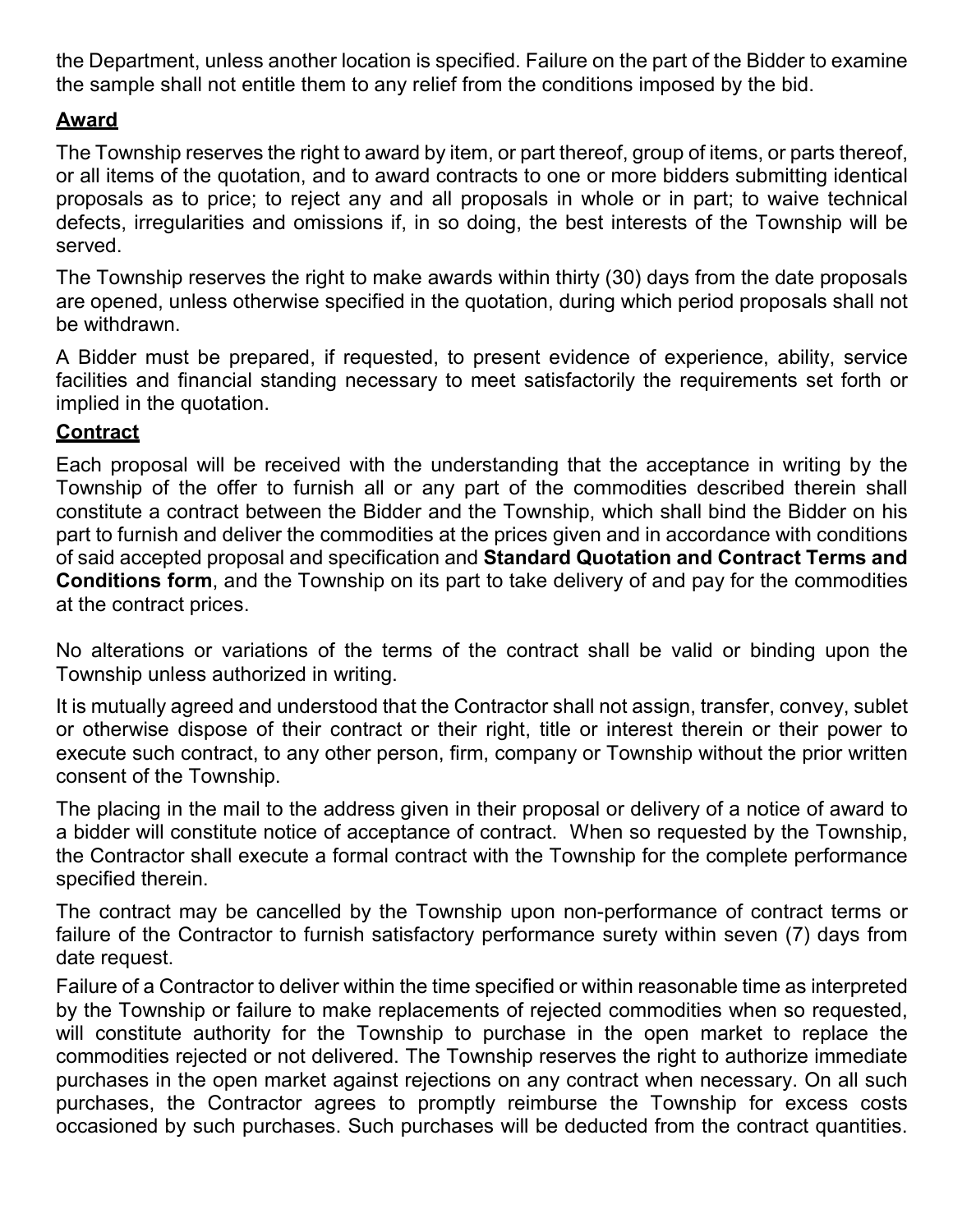However, should public necessity demand it, the Township reserves the right to use or consume commodities which are substandard in quality, subject to an adjustment in price to be determined by the Township.

When commodities are rejected, they must be removed by the Contractor from the premises of the Township within five (5) days after notification unless public health and safety require immediate destruction or other disposal of such rejected delivery in which case the Township may take such action as it deems necessary. Rejected items left longer than five (5) days will be considered as abandoned and the Township shall have the right to dispose of them as its own property.

The Township reserves the right to suspend any bidder/contractor for failure to form a contract, or for unsatisfactory performance of contract.

### **Contract Guarantee**

Contractor hereby covenants and agrees:

- a. To perform contract in accordance with the specifications and proposal under which the contract is awarded.
- b. To save the Township, its agent, or employees, harmless from liability of any kind for the use of any composition, secret process, invention, article or appliance furnished or used in the performance of the contract of which the Contractor is not the patentee, assignee or licensee.
- c. To guarantee their products against defective material or workmanship and to repair any damage or marring occasioned in transit.
- d. To furnish adequate protection from damage from all work and to repair damage of any kind, for which they or their workers are responsible, to the premises or equipment, to their own work or the work of other contractors.
- e. To pay for all permits, licenses and fees, and to give all notices and comply with all bylaws and regulations of the Township.
- f. To carry such insurance as may be required by the Township, and to furnish satisfactory proof thereof when required by the Township.

### **Delivery**

Any equipment delivered must be standard new equipment of the latest model except as otherwise specifically stated in the quotation. Where any part or nominal appurtenances of equipment is not described, it shall be understood that all the equipment and appurtenances which are usually provided in the manufacturer's stock model shall be furnished.

Materials and supplies must be new items except as otherwise specifically stated in the quotation.

Delivery must be made as ordered and in accordance with the proposal. If no delivery instructions appear on an order it will be interpreted to mean prompt delivery. Burden of proof of delay of order shall rest with the Contractor.

Commodities shall be securely and properly packed for shipment according to accepted standard commercial practice, without extra charge for packing materials or containers. The containers are to remain the property of the Township unless otherwise stated in the quotation or proposal.

Where materials are furnished for a specified price per unit of weight, the Township reserves the